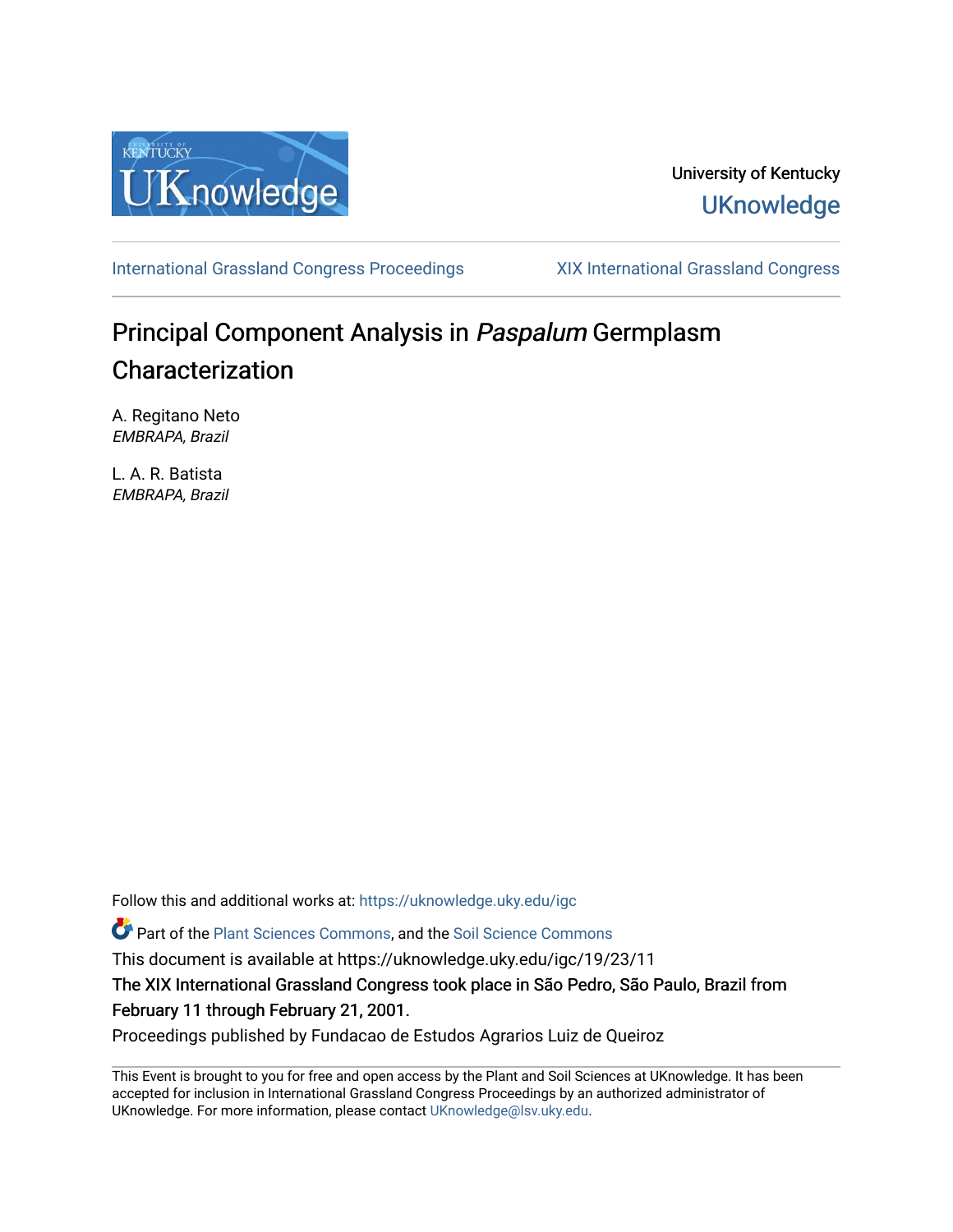# **PRINCIPAL COMPONENT ANALYSIS IN** *Paspalum* **GERMPLASM CHARACTERIZATION**

A. Regitano Neto and L. A. R. Batista

EMBRAPA-CPPSE, São Carlos, SP, C.P. 339, Brasil, 13560-970,

amadeu@cppse.embrapa.br

### **Abstract**

In a survey, through principal component analyses, for the most representative descriptors to be used in *Paspalum* germplasm characterization, 16 agronomic traits, 16 reproductive traits and 21 vegetative traits were evaluated in 32 accessions comprising *Paspalum plicatulum* (19) and *Paspalum compressifolium* (13) from the institutional germplasm collection. ANOVA for agronomic descriptors showed significant differences among accessions, except for percentage of dry matter in winter (DMW) which was not significant. Principal component analyses allowed reduction of 69%, 69% and 62%, respectively, in the initial number of descriptors, and the election of the most important for agronomic traits: DMYS, DMYW, RGS, CPPW and NDFW (dry matter yield in summer, dry matter yield in winter, regrowth score in summer, crude protein percentage in winter and neutral detergent fiber in winter, respectively); reproductive descriptors: NSG, PE, PFA, PS and LE (number of seeds per gram, pubescence of the escape, pubescence of the floral axis, pubescence of the spikelet and length of the escape, respectively); and vegetative descriptors: PLDI, PLL, PSDE, PINDE, LL, LWH, SWB, SWT (pubescence of leaf – distribution, pubescence of leaf – length, pubescence of sheath – density, pubescence of internode –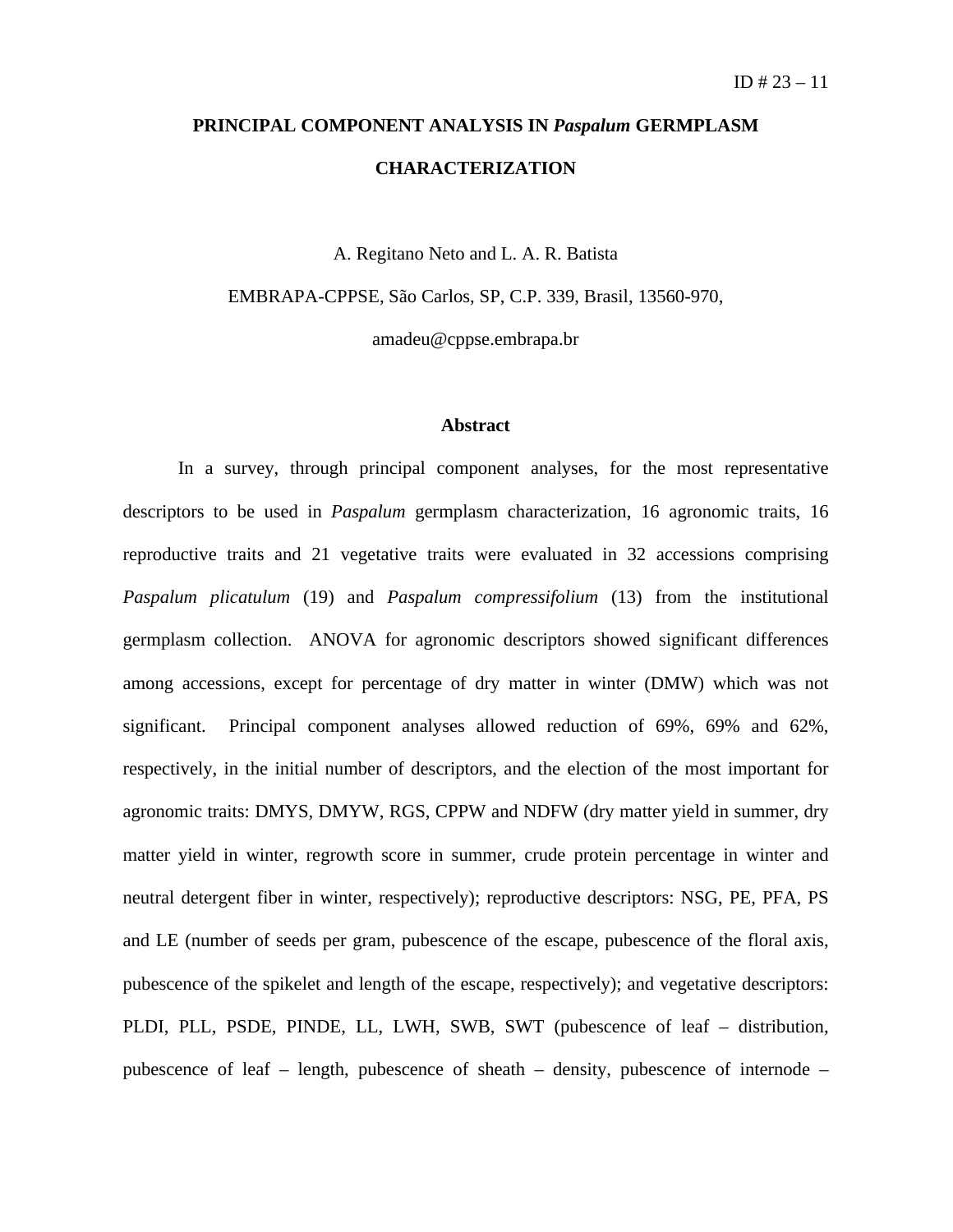density, leaf length, leaf width – half, sheath width – base and sheath width – top, respectively).

Supported by Embrapa and FAPESP (99/02421-4)

**Keywords:** *Paspalum plicatulum*, *Paspalum compressifolium*, multivariate analysis, native pastures, tropical grasses, plant genetic resources

#### **Introduction**

Feeding of animals in Brazilian cattle production is based mainly on pastures. Pastures consist in the most economic form of animal production in Brazil and are formed essentially by varieties from another continents, mainly from Africa. The use of extensive covered areas with only one grass variety presents the risk of genetic vulnerability, besides the aspect of the introduction of plagues and diseases with the importation of exotic germplasm.

The genus *Paspalum* comprises native forage grasses from the south of South America, highly adapted to the environment of this region, with good agronomic potential which is still unexplored (Batista & Godoy, 2000). The germplasm of the genus is quite diverse and comprises several groups, within them the Plicatula group with the species *Paspalum plicatulum* and *Paspalum compressifolium*, objects of this study.

Genetic improvement of a genus requires estimation of genetic parameters, to assure the exploration of its variability and direction of the breeding program. Employment of multivariate techniques has been recommended to estimate genetic divergence among accessions and for optimization of germplasm collections. The study of principal components has been indicated in discarding descriptors of less importance for explanation of the variation, saving unnecessary work.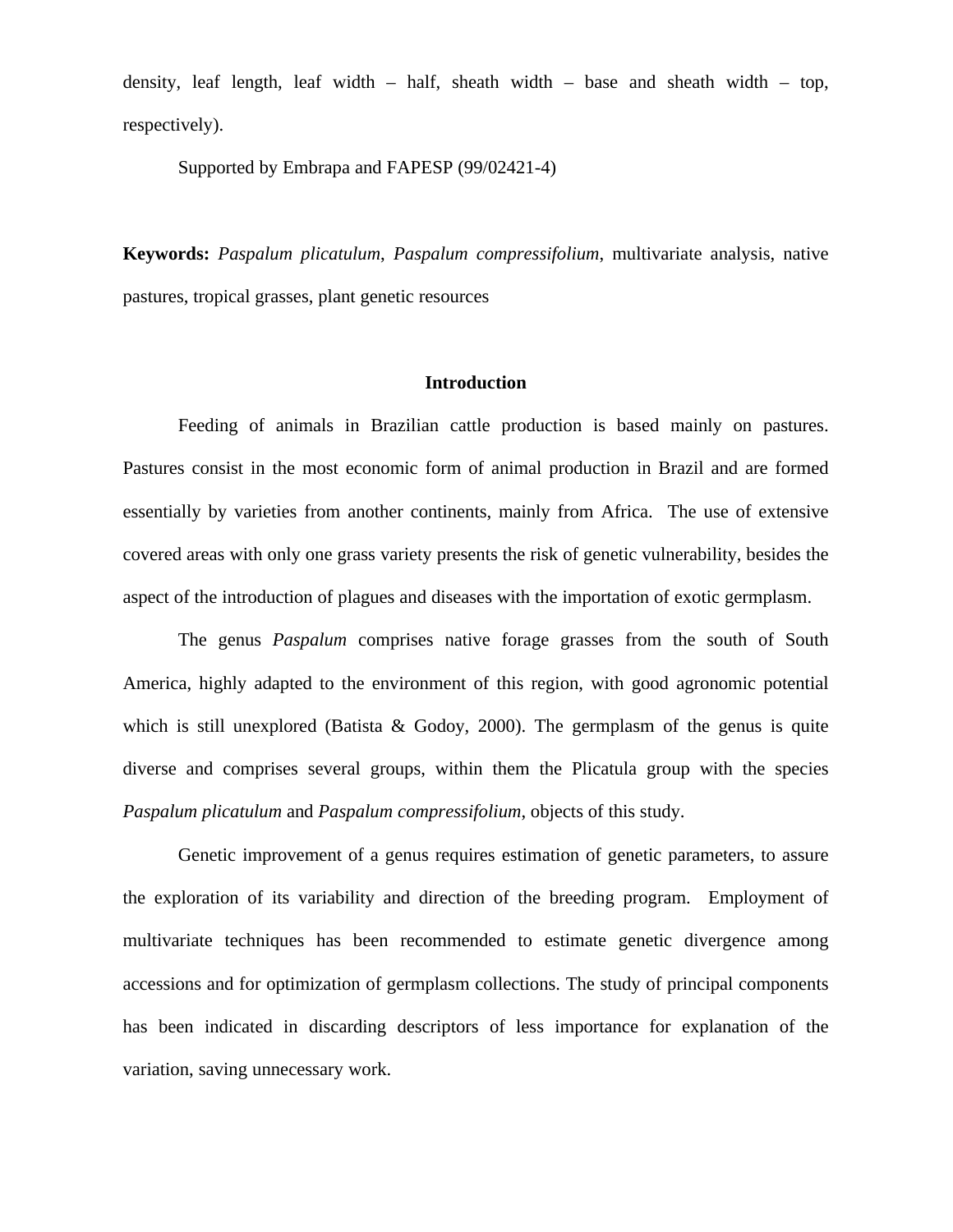The present work aimed to characterize the accessions and to select the most representative botanical-agronomic descriptors of the presented variation, through principal components analysis of the accessions of *Paspalum plicatulum* and *Paspalum compressifolium* maintained by the Embrapa's Southeast – Cattle Research Center, in São Carlos, SP.

## **Material and Methods**

In a survey for the most representative descriptors to be used in *Paspalum* germplasm characterization through principal component analysis, 16 reproductive traits, 16 agronomic traits and 21 vegetative traits were evaluated in 32 accessions comprising *Paspalum plicatulum* (19) and *Paspalum compressifolium* (13) from the institutional germplasm collection. The studied accessions were collected in central-south Brazil, in the following states: 47% in Rio Grande do Sul, 25% in Paraná, 19% in Santa Catarina, 6% in Mato Grosso do Sul and 3% in São Paulo. Agronomic data were taken from a completely randomized block experiment with two replications and yield was evaluated in successive cuts, while reproductive and vegetative traits were measured in a third replication specifically used for these evaluations. Experimental plots measured  $4 \text{ m}^2$  without borders.

Principal component methodology can be found in details in Morrison (1976) and Mardia et al. (1979). In order to reduce the effects of different scales of measurement in different characters, all variables in matrix data were transformed by the formula:  $z_{ij} = (x_{ij}/s_j)$ , where  $s_i$  is the standard deviation of the variable j.

Relative contribution of a component was evaluated by its proportional contribution to the total variance. Descriptors were selected based on their importance and redundancy, the latter defined by the correlation coefficients estimated among the traits. According to Jolliffe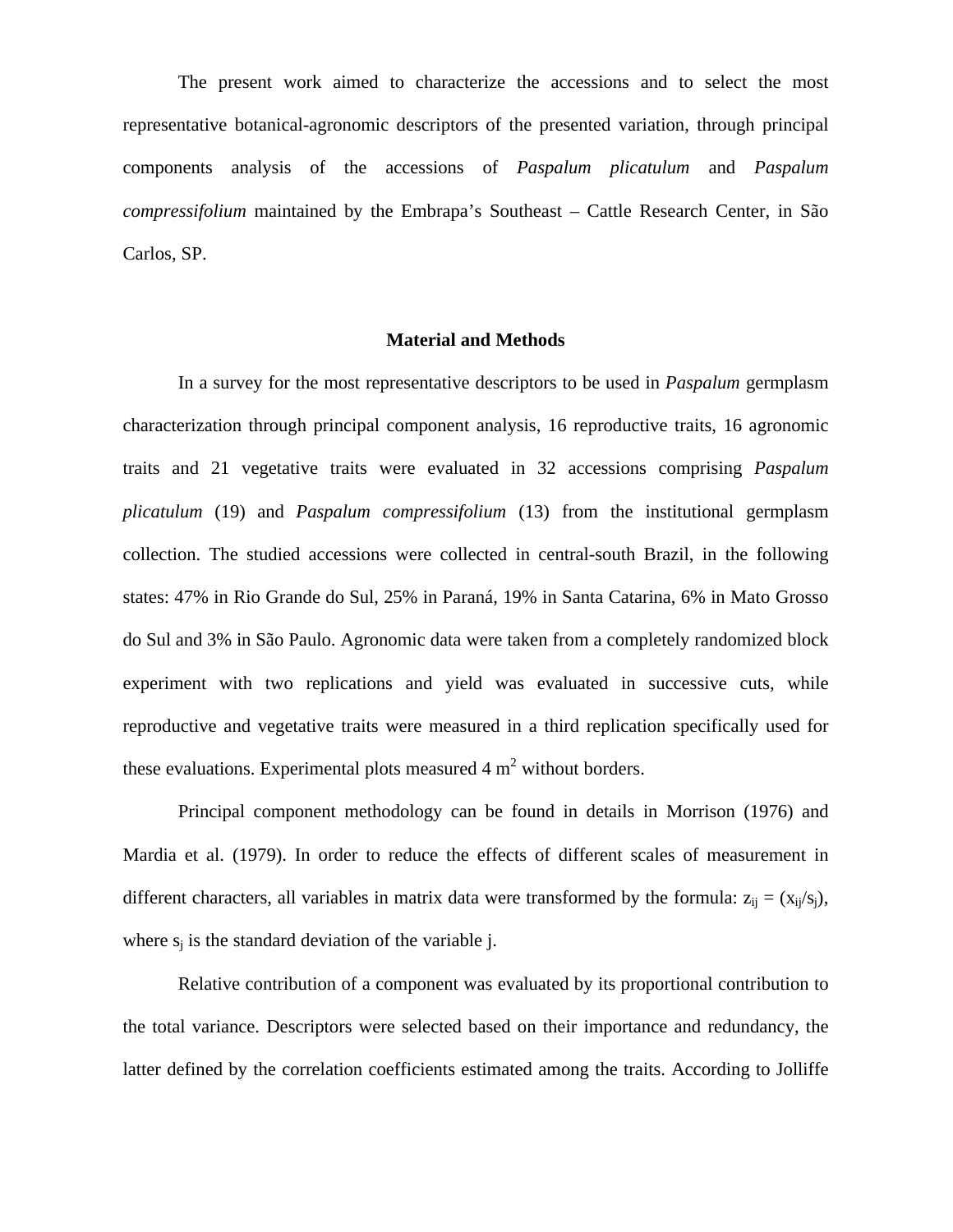(1972, 1973) and Mardia et al.(1979), variables with the highest coefficients in their components with eigenvalues smaller than 0.70 should be discarded.

This methodology was applied using the software GENES (Cruz, 1998).

#### **Results and Discussion**

Analysis of variance (ANOVA) for agronomic descriptors showed significant differences among accessions, except for DMW (percentage of dry matter in winter) which was not significant. Coefficients of variation  $(CV<sub>e</sub>%)$  ranged from 1.30 to 24.25 considering the original 16 traits in the experiment.

The relative importance of the principal components was estimated from the percentage of total variance contained on its first corresponding eigenvalues. Table 1 shows the eigenvalues and the absolute and relative contribution of the descriptors in the explanation of total observed variation for the first components and three types of studied characteristics.

For agronomic characters it was evidenced that the first three principal components explained 79,86% of the available variation, while for reproductive and vegetative characters (Table 1) the first five principal components were necessary, so that 72,37 and 75,83% of the variation could be represented, respectively. Dispersion of the variance in several components was also observed by Strapasson (1997) in *Paspalum*, Cury (1993) in cassava and Dias (1994) in cocoa. Dilution of the variation among the components can be attributed to the diversity of the appraised descriptors.

Principal component analysis allowed reduction of 69%, 69% and 62% in the initial number of descriptors for agronomic, reproductive and vegetative traits, respectively. It also allowed the election of the following most important descriptors: 1) agronomic descriptors: DMYS, DMYW, RGS, CPPW and NDFW (dry matter yield in summer, dry matter yield in winter, regrowth score in summer, crude protein percentage in winter and neutral detergent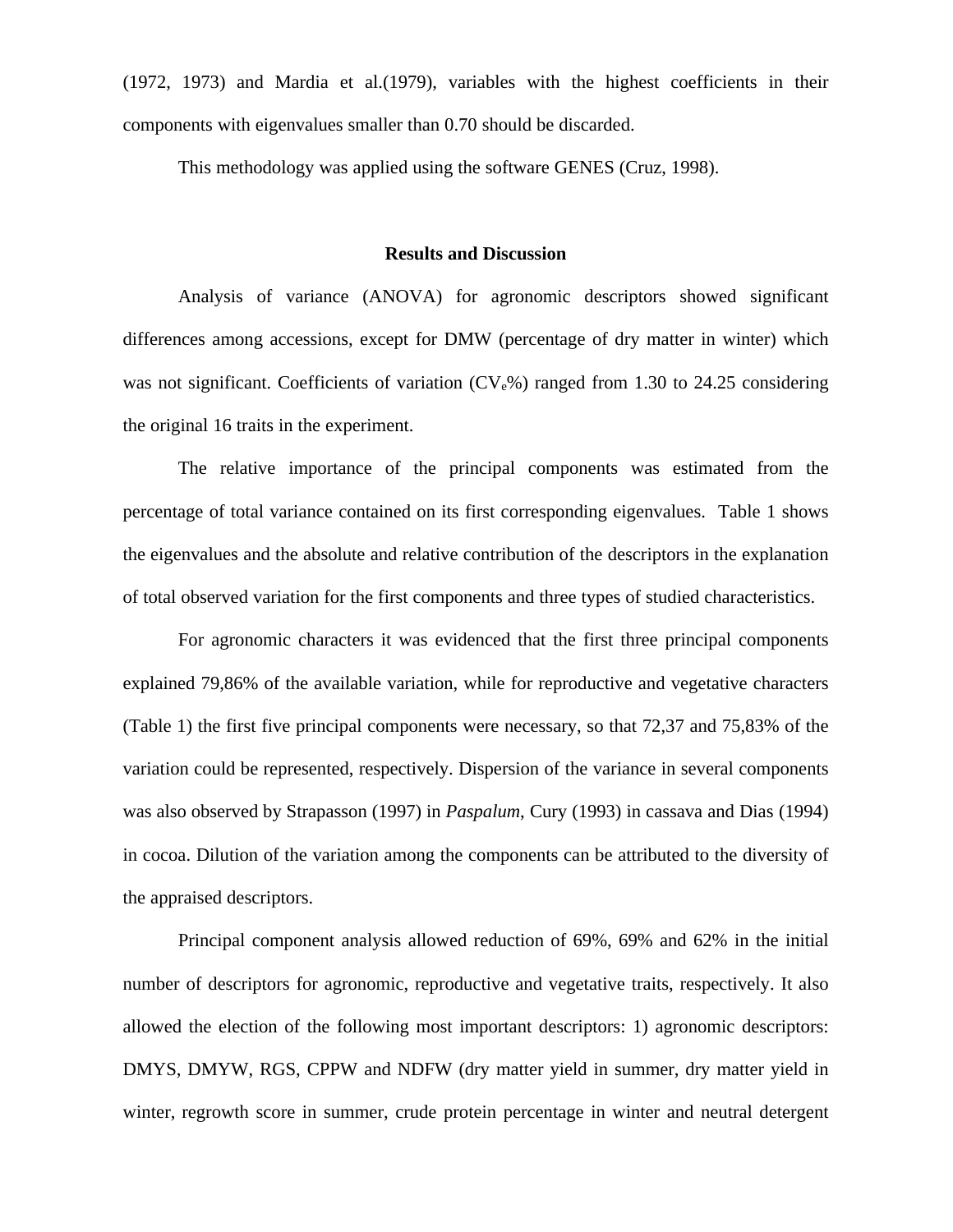fiber in winter, respectively); 2) reproductive descriptors: NSG, PE, PFA, PS and LE (number of seeds per gram, pubescence of the escape, pubescence of the floral axis, pubescence of the spikelet and length of the escape, respectively); and vegetative descriptors: PLDI, PLL, PSDE, PINDE, LL, LWH, SWB, SWT (pubescence of leaf – distribution, pubescence of leaf – length, pubescence of sheath – density, pubescence of internode – density, leaf length, leaf width  $-$  half, sheath width  $-$  base and sheath width  $-$  top, respectively).

#### **References**

**Batista, L.A.R. and Godoy R.** (2000). Avaliação preliminar e seleção de germoplasma do gênero *Paspalum* para produção de forragem*.* Revista da Sociedade Brasileira de Zootecnia, **29:**23-32.

**Cruz, C.D.** (1998). Programa Genes – Aplicativo computacional em estatística aplicada à genética. Genetics and Molecular Biology, **21:**135-138.

**Cury, R.** (1993). Dinâmica evolutiva e caracterização de germoplasma de mandioca (*Manihot esculenta,* Crantz) na agricultura autóctone do sul do Estado de São Paulo. Piracicaba, 103p. Dissertação (M.S.) - Escola Superior de Agricultura "Luiz de Queiroz", Universidade. de São Paulo.

**Dias, L.A.S.** (1994). Divergência genética e fenética multivariada na predição de híbridos e preservação de germoplasma de cacau (*Theobroma cacao* L.). Piracicaba, 94p.Tese (Doutoramento) - Escola Superior de Agricultura "Luiz de Queiroz", Universidade de São Paulo.

**Jolliffe, I.T.** (1972). Discarting variables in a principal component analysis. I. Artificial data. Applied Statistics, **21:** 160-173.

**Jolliffe, I.T.** (1973).Discarting variables in a principal component analysis. II. Real data Applied Statistics, **22:** 21-31.